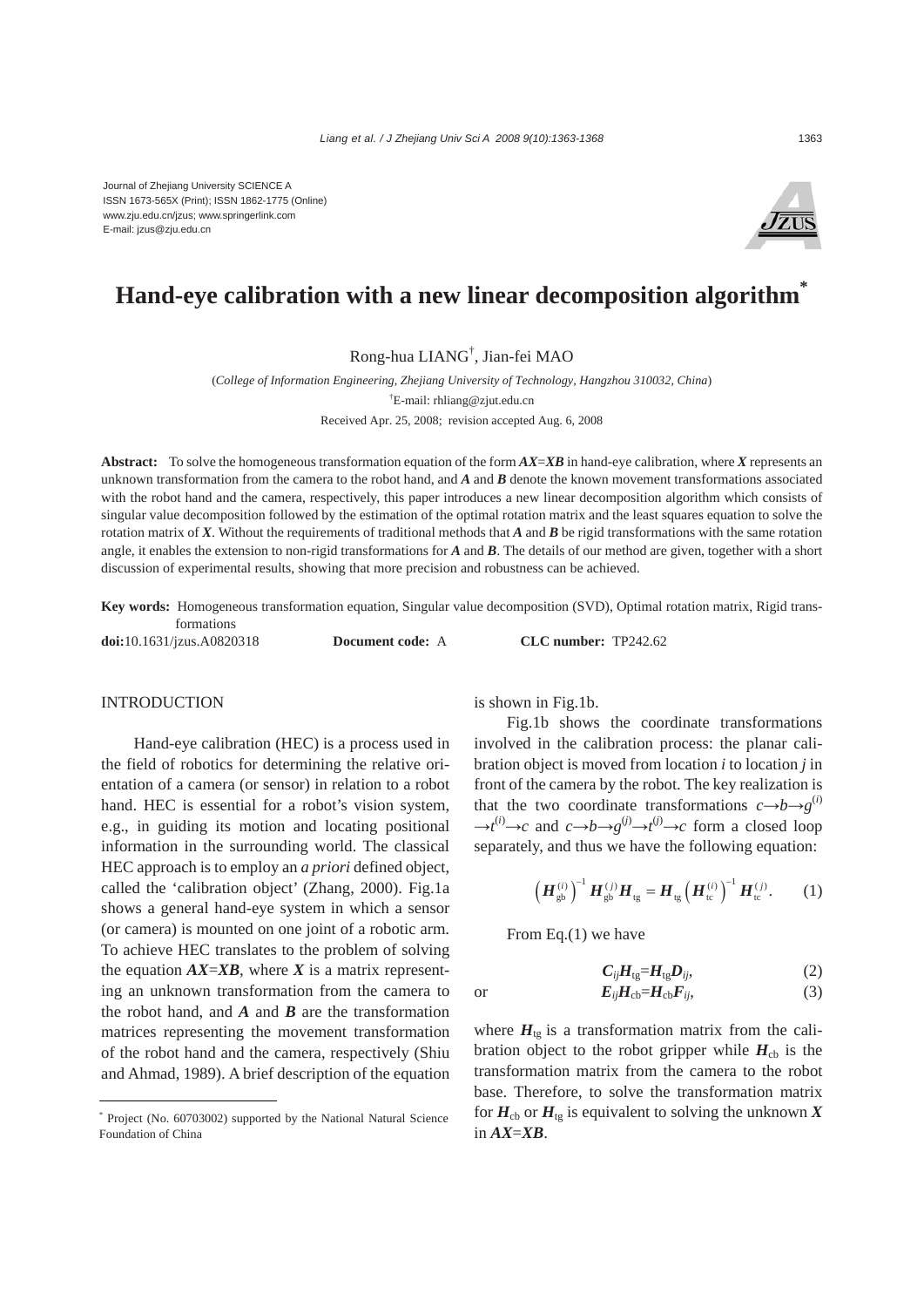

**Fig.1 (a) Hand-eye calibration process; (b) Coordinate transformations involved in the process (The gripper, planar pattern and robot base coordinate systems are** denoted by g, t and b, respectively.  $H_{xy}$  transforms from **the** *x* **to the** *y* **coordinate system)** 

Typically, to solve the equation, either quaternions (Shiu and Ahmad, 1989; Tsai and Lenz, 1989; Zhuang and Roth, 1991; Daniilidis, 1999; Fassi and Legnani, 2005) or matrix screw theory (Zhao and Liu, 2006) are employed. Such classic algorithms consist of two stages: initially the rotational axis of *X* is solved linearly according to the rotational axes (or quaternion vectors) of *A* and *B*, and the result is then used to solve the translation vector by a linear approach. The limitation of classic approaches is that *A* and *B* must represent rigid transformations with the same rotation angle, while in a real experimental environment in the presence of noise, the rotation angles of *A* and *B* are a little different, and *A* and *B* can even be non-rigid transformations. A further limitation is that as a two-stage linear method is employed, the estimation rotation error in the first stage can propagate to the second stage. An optimal method, called the 'Jacobian equation', was described in (Zhuang and Roth, 1995; Zhuang, 1998) for limiting this propagation error. Nevertheless, this approach still assumes that *A* and *B* represent rigid transformations, which may lead to a great error for the real experimental environment.

Based on singular value decomposition (SVD) and optimal orthogonal estimation, this paper presents a novel linear method that greatly minimizes the error caused by the noise while does not require *A* and *B* be rigid transformations with an identical rotation angle. We first describe the details of our method for an optimal orthogonal estimation of a generic matrix, and then calculate  $X$  by integrating SVD, the estimation of an optimal rotation matrix and the least squares method. A short discussion follows the experimental results using both simulation and realworld datasets. Our approach features the following two characteristics: (1) we use linear decomposition operations on *A* and *B*, and do not need to calculate the screw vector by decomposing *A* and *B*, which enables our approach to be extended to non-rigid *A* and  $\mathbf{B}$ ; (2) we propose a method to estimate the optimal orthogonal matrix for  $\lambda$ *B* with det( $\lambda$ *B*)≠0, which minimizes the error caused by the noise.

The remainder of this paper is organized as follows. The detailed steps and some proofs are described in Section 2. Our experimental results with discussions are presented in Section 3. Finally Section 4 contains a summary and pointers to future developments.

## ALGORITHM DETAILS

Let us concentrate on the equation *AX*=*XB*, where  $A$ ,  $B$  and  $X$  express the homogeneous transformation matrices:

$$
A = \begin{pmatrix} R_a & T_a \\ 0 & 1 \end{pmatrix}, \ B = \begin{pmatrix} R_b & T_b \\ 0 & 1 \end{pmatrix}, \ X = \begin{pmatrix} R_x & T_x \\ 0 & 1 \end{pmatrix}, \ (4)
$$

where  $\mathbf{R}_a$ ,  $\mathbf{R}_b$ ,  $\mathbf{R}_x$  are 3×3 rotation matrices, and  $\mathbf{T}_a$ ,  $\mathbf{T}_b$ , *Tx* are 3×1 translation vectors. Therefore, *AX*=*XB* can be equivalently expressed by the following two equations:

$$
R_a R_x = R_x R_b, \qquad (5)
$$

$$
(\boldsymbol{R}_a - \boldsymbol{I}_3) \boldsymbol{T}_x = \boldsymbol{R}_x \boldsymbol{T}_b - \boldsymbol{T}_a,\tag{6}
$$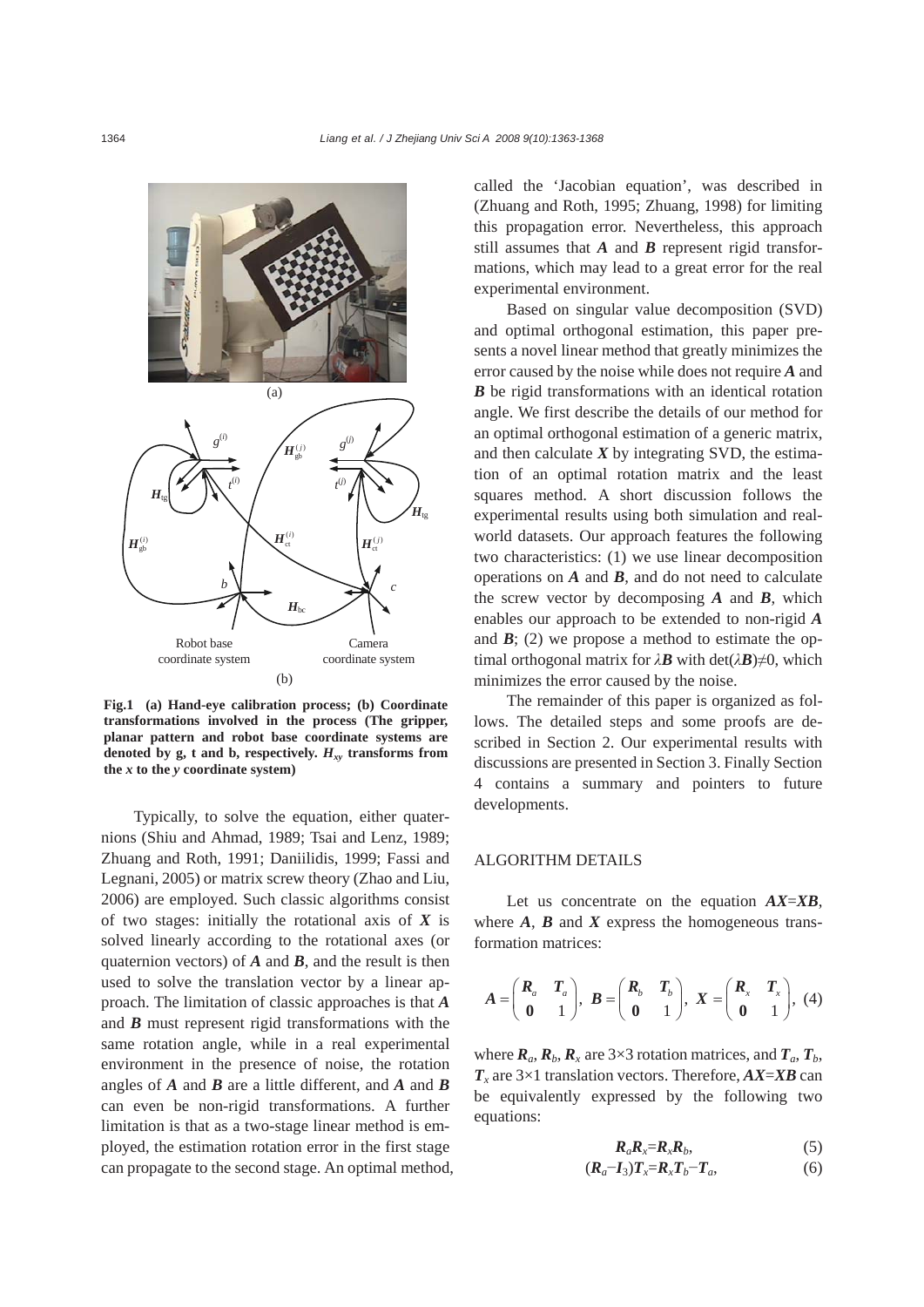where  $I_3$  is a 3×3 identity matrix. The key problem is to solve the general condition for rotation matrices  $\mathbf{R}_a$ and  $\mathbf{R}_b$  in Eq.(5). The research in (Zhuang and Roth, 1995) demonstrated that to use more than two equations for Eq.(6) will produce the translation vector  $T_x$ , and that if more equations are used, the results of  $T<sub>x</sub>$ can be more robust.  $T_x$  can be acquired using QR factorization or SVD in Eq.(6), see (Zhuang and Roth, 1995) for details. The following formulations and lemmas are proposed to solve the rotation matrix. Because *A* and *B* are real matrices, subsequent operations are performed in a real closed field.

**Lemma 1** Eq.(5) can be represented as

$$
(\boldsymbol{R}_a \otimes \boldsymbol{I}_3 - \boldsymbol{I}_3 \otimes \boldsymbol{R}_b^{\mathrm{T}}) \vee ec(\boldsymbol{R}_x) = \boldsymbol{0}, \tag{7}
$$

where *vec* is a linear operator, and  $\otimes$  is a Kronecher product operator.

**Proof** Using Kronecher product to expand Eq.(5), we can have  $R_aR_xI_3-I_3R_xR_b=0$ , which is another form of Eq.(6).

Eq.(7) is equivalent to  $AX=0$ , that is, the least squares solution of ||*AX*||. We apply SVD on *A*, and have  $A = USV<sup>T</sup>$ , where *U* and *V* are orthogonal matrices, and *S* is a diagonal matrix. The eigenvectors of *V* are the solution to Eq.(7). The approximate solution of rotation matrix  $\mathbf{R}_x$  can be obtained by the following Lemmas 2 and 3:

**Lemma 2** For an  $n \times n$  matrix *B*, if det*B* $\neq$ 0, the SVD of *B* is  $B = USV^T$ , the most approximate orthogonal matrix of  $\lambda \mathbf{B}$  is  $\mathbf{R} = \pm \mathbf{U} \mathbf{V}^T$ , where  $\lambda = \pm \text{tr} \mathbf{S} / \text{tr}(\mathbf{B} \mathbf{B}^T)$ .

**Proof** Optimal estimation of *R* meets the requirement for minimization of  $||λ**B**−**R**||<sub>F</sub>$  (denoted by  $R = \{R \mid \min\{|\lambda B - R\|_F\}$ , where

$$
||\lambda \mathbf{B} - \mathbf{R}||_{\mathrm{F}} = \mathrm{tr}[(\lambda \mathbf{B} - \mathbf{R})^{\mathrm{T}}(\lambda \mathbf{B} - \mathbf{R})]
$$
  
=  $\mathrm{tr}(\lambda^2 \mathbf{B}^2 - \lambda \mathbf{B}^{\mathrm{T}} \mathbf{R} - \lambda \mathbf{B} \mathbf{R}^{\mathrm{T}} + \mathbf{I}_3)$   
=  $3 + \lambda^2 \mathrm{tr}(\mathbf{B}^{\mathrm{T}} \mathbf{B}) - 2\lambda \mathrm{tr}(\mathbf{B}^{\mathrm{T}} \mathbf{R}),$ 

and finally it can be converted into

$$
3+\text{tr}(\boldsymbol{B}\boldsymbol{B}^{\mathrm{T}})[\lambda-\text{tr}(\boldsymbol{B}^{\mathrm{T}}\boldsymbol{R})/\text{tr}(\boldsymbol{B}\boldsymbol{B}^{\mathrm{T}})]-\text{tr}^{2}(\boldsymbol{B}^{\mathrm{T}}\boldsymbol{R})/\text{tr}(\boldsymbol{B}\boldsymbol{B}^{\mathrm{T}}). (8)
$$

For tr( $\mathbf{B}^T \mathbf{B}$ )>0, to minimize Eq.(8) is equivalent to  $R = \{R \mid \max(\text{tr}^2(B^T R)/\text{tr}(BB^T))\}\$ , that is,  $R =$  ${R \mid max(tr(B^TR))\},$  which can be denoted by

$$
R = \{R \mid \max(\text{tr}(ZS))\}.
$$
 (9)

For  $tr(B^TR) = tr(USV^TR) = tr(U^TRVS)$ , and  $Z=$  $U^{T}RV$ , where  $ZZ^{T} = I$ ,  $||Z_{i}||=1$ , and  $|Z_{i}|\leq 1$ , we have

$$
\text{tr}(\mathbf{Z}S)| = \left|\sum_{i=1}^{n} Z_{ii} S_{ii}\right| \leq \sum_{i=1}^{n} |Z_{ii}| S_{ii} \leq \sum_{i=1}^{n} S_{ii}. \quad (10)
$$

We can easily acquire  $Z = \pm I \Rightarrow \pm I = Z = U^T R V \Rightarrow$  $R = \pm UV$ <sup>T</sup>. Finally we have

$$
\lambda = \pm \text{tr}(V S U^{\text{T}} U V^{\text{T}}) / \text{tr}(B B^{\text{T}}) = \pm \text{tr} S / \text{tr}(B B^{\text{T}}). \quad (11)
$$

Lemma 2 offers the estimation orthogonal matrix of  $\lambda$ **B**, which is, however, not exactly the rotation matrix. To estimate the rotation matrix, we will propose Lemma 3.

**Definition 1** For any odd real square matrix, define

$$
|A| = \begin{cases} A, & \det A \ge 0, \\ -A, & \det A < 0. \end{cases}
$$

**Lemma 3** If *B* is a 3×3 matrix,  $B\neq 0$ , and  $B=USV<sup>T</sup>$ by using SVD, the most approximate rotation matrix  $\lambda$ *B* is  $R = |UV^T|$ .

**Proof** Assume that the columns of the rotation matrix *R* are  $\{r_1, r_2, r_3\}$ , we have  $r_3 = r_1 \times r_2$ , and det $\mathbf{R} = r_3 \cdot (r_1 \times r_2) = 1$ , where ' $\times$ ' is the cross product and '·' is the dot product.

From  $I=(UV^T)(UV^T)^T$  we have  $1=\det^2(UV^T)$ , then  $\det(UV^T) = \pm 1$ . As *B* is an odd real square matrix, we have  $R = |UV^T|$ .

Finally, we conclude our approach to obtain the most approximate rotation matrix as follows:

(1) From Eq.(7), we acquire some equations using SVD on *A*, and obtain the eigenvector with respect to the minimal eigenvalue and then obtain *B*.

(2) According to Lemmas 2 and 3, the optimal solution of the rotation matrix of *B* is  $R_x = |UV^T|$ .

To solve the translation vector  $T<sub>x</sub>$  is similar to Zhuang's approach (Zhuang and Roth, 1995) by using QR factorization on Eq.(6).

## EXPERIMENTS AND DISCUSSION

We first produced some simulation data to validate the relationship between the noise level and the number of equations with our approach, and then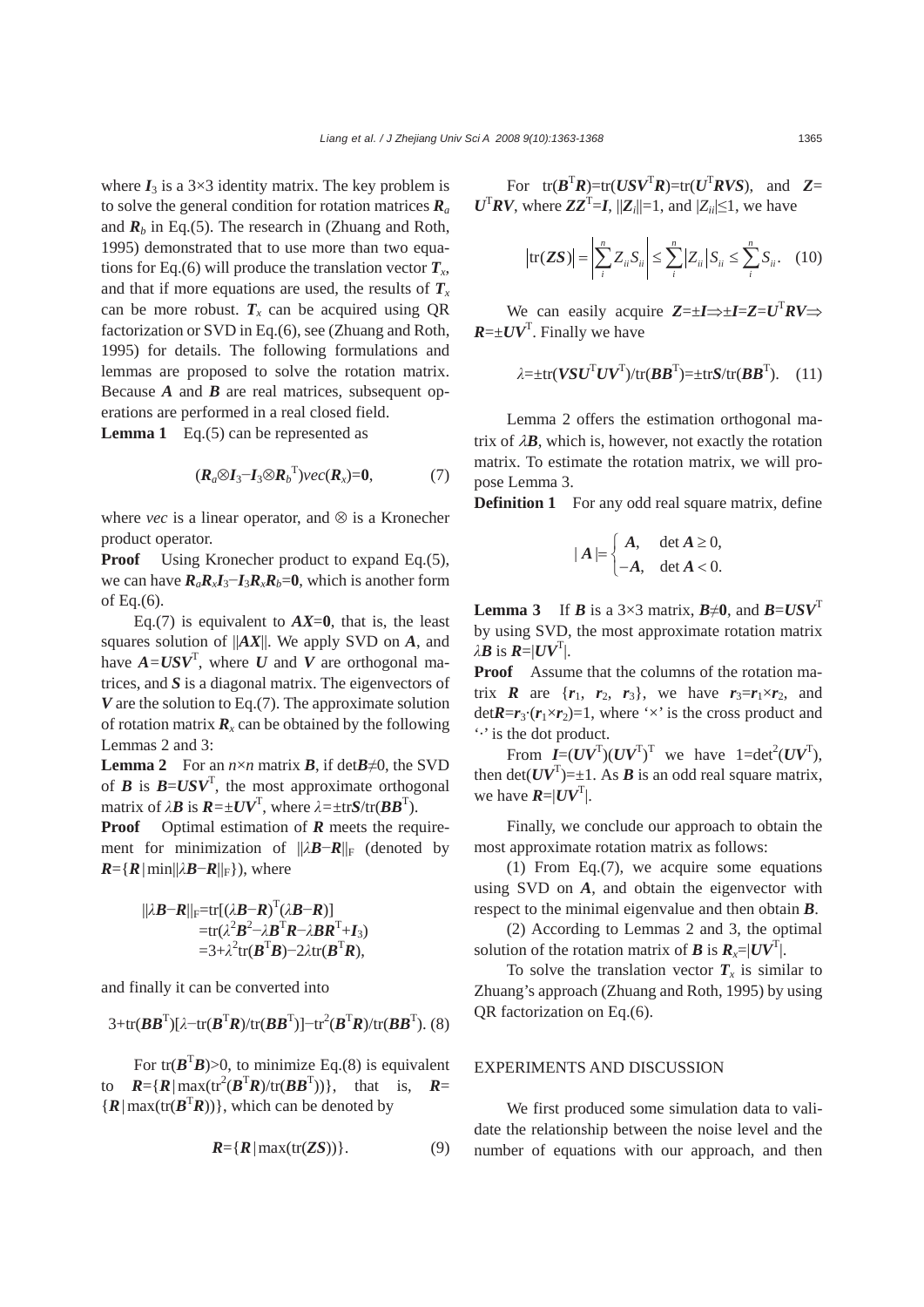compared our algorithm with classic algorithm at the same noise level. Our experiment was finally implemented with a real environment and then compared with the previous algorithm.

Both *A* and *B* were assumed to be rigid matrices. We generated random data for *X* and *A*, and computed  $B = X^{-1}AX$ , prior to adding white noises to *A* and *B* to simulate the computation of *X*.

The following two rules were given for the simulation:

(1) Simulation data should range in the space of all the real data;

(2) Simulation data should be uniformly distributed in the whole data space.

According to the rules, we devised 100 simulation data for *X* with mean distribution, thus producing 25 equations for each datum, and 21 noise levels range from 0 to 1 equally (that is, the noise levels are in the order 0, 0.05, 0.10, …, 1.00).

From Eqs.(6) and (7), we have

$$
\boldsymbol{F}(i) = (\boldsymbol{R}_a(i) \otimes \boldsymbol{I}_3 - \boldsymbol{I}_3 \otimes \boldsymbol{R}_b^{\mathrm{T}}(i)) \boldsymbol{\nu} ec(\boldsymbol{R}_x), \quad (12)
$$

$$
G(i) = (R_a(i) - I_3)T_x - R_xT_b(i) + T_a(i),
$$
 (13)

where  $F(i)$  is a 9×1 vector to represent the mean error of the rotation matrix, and  $G(i)$  is a  $3\times 1$  vector to represent the mean error of the translation vector. We can obtain the three statistics—mean of rotation error norm, mean of translation error norm, and mean residual norm, as follows:

$$
\text{avg}(F) = \frac{1}{mn} \sum_{i=1}^{mn} ||F(i)||,
$$

$$
\text{avg}(G) = \frac{1}{mn} \sum_{i=1}^{mn} ||G(i)||,
$$

$$
||H||_{m} = \left[ \frac{1}{mn} \sum_{i=1}^{mn} (||F(i)||^{2} + ||G(i)||^{2}) \right]^{1/2},
$$

where *m* is the number of *X*'s, and *n* is the number of equations for each *X*. So there are *mn* pairs of  $(||F(i)||$ ,  $||G(i)||$  for Eqs.(12) and (13).

The mean errors of the rotation matrix and the translation matrix are shown in Figs.2a and 2b, respectively. We then compared our algorithm with the classic approach at the same noise level. Figs.3a and 3b show the comparisons at the noise levels of 0.45 and 0.95, respectively. From the experiments we can conclude that: (1) when the number of equations is larger than 4, the error is approximately proportional to the noise level; (2) the solution is robust if the number of equations is larger than 4. The comparison reveals that our approach has a higher precision.

We implemented the real experiment with a calibration object (see Fig.1) and simulated the robot to grasp the object. Then our approach was again compared with the classic algorithm, and we found that if the times for the captured pictures of the calibration object (in another word, the number of equations) are greater, the results will be more stable. The results indicate that our algorithm has a much higher precision than the classic approach (Fig.4).

In addition, the experiments show that our algorithm can directly use linear decomposition without the requirement that  $A$  and  $B$  have the same rotation angle; that is, our algorithm can also be applied in non-rigid transformations for *A* and *B*.



**Fig.2 Error relationship between the noise level and the number of equations. (a) Analysis of the rotation error; (b) Analysis of the translation error**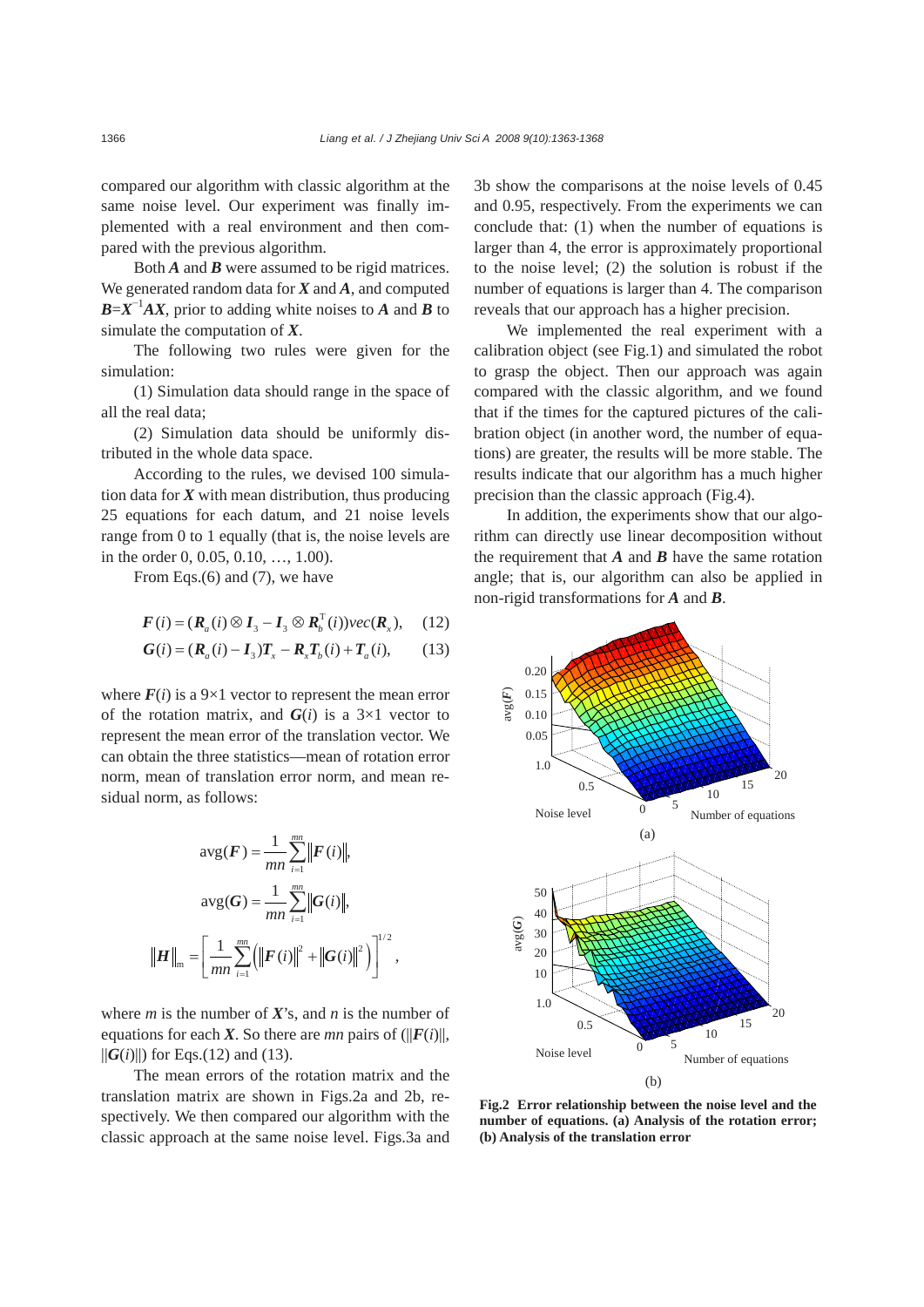

**Fig.3 Comparison of the mean of rotation error and translation error between our algorithm and the classic approach at the same noise level. (a) At noise level 0.45; (b) At noise level 0.95** 



**Fig.4 Comparison of the classic approach and ours. (a) Mean of the rotation error norm; (b) Mean of the translation** 

We also analyzed another computationally efficient approach—Park's method (Park and Martin, 1994), which is a two-step linear solution, using the Lie theory. The first step is to use linear least squares to achieve the rotation part of matrix  $X$ , and the second step is to apply the result of the first step to solve the translation vector by a linear approach. The advantages of Park's method are three-fold. Firstly, this method is also applicable when *A* and *B* are measured in the presence of noise, that is, *A* and *B* can be rigid transformations with different rotation angles. Secondly, the method is computationally efficient in